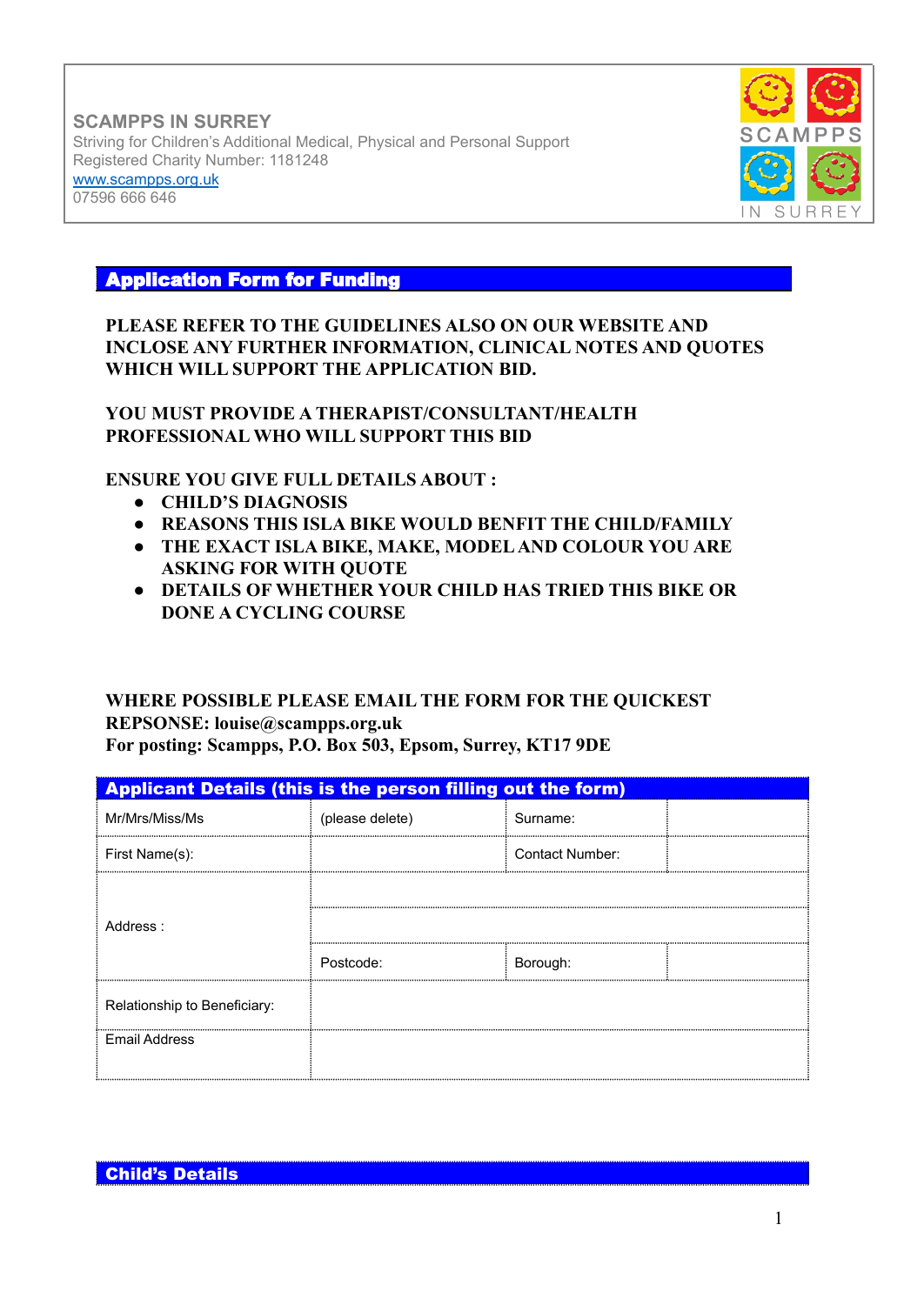| First Name (s):                                      | Surname:       |  |
|------------------------------------------------------|----------------|--|
| Address If different to above                        |                |  |
|                                                      |                |  |
| Postcode:                                            | Borough:       |  |
| Have you ever attended Little<br>Steps, Ashtead? Y/N | Date of Birth: |  |

|                                 | <b>Parental Details (if different to the person filling this form)</b> |                 |  |
|---------------------------------|------------------------------------------------------------------------|-----------------|--|
| Mr/Mrs/Miss/Ms                  |                                                                        | Surname:        |  |
| First Name(s):                  |                                                                        | Contact Number: |  |
| Address:                        |                                                                        |                 |  |
|                                 |                                                                        |                 |  |
|                                 | Postcode:                                                              | Borough:        |  |
| Relationship to<br>Beneficiary: |                                                                        |                 |  |
| <b>Email Address</b>            |                                                                        |                 |  |

| <b>Consultant/Therapist Details</b>                                                                                                                                                                   |            |  |
|-------------------------------------------------------------------------------------------------------------------------------------------------------------------------------------------------------|------------|--|
| Name:                                                                                                                                                                                                 | Job Title: |  |
| Contact Address:                                                                                                                                                                                      |            |  |
|                                                                                                                                                                                                       |            |  |
| <b>Contact Number</b><br>Includng Extension:                                                                                                                                                          | Postcode:  |  |
| Do you give permission for your<br>Therapist to speak to our<br>Clinical Therapist on the<br>Finance Board (Sharon<br>Gosling) to contact you to<br>discuss this application further<br>if necessary? | Yes or No: |  |

# **Application Form for Funding**

...........................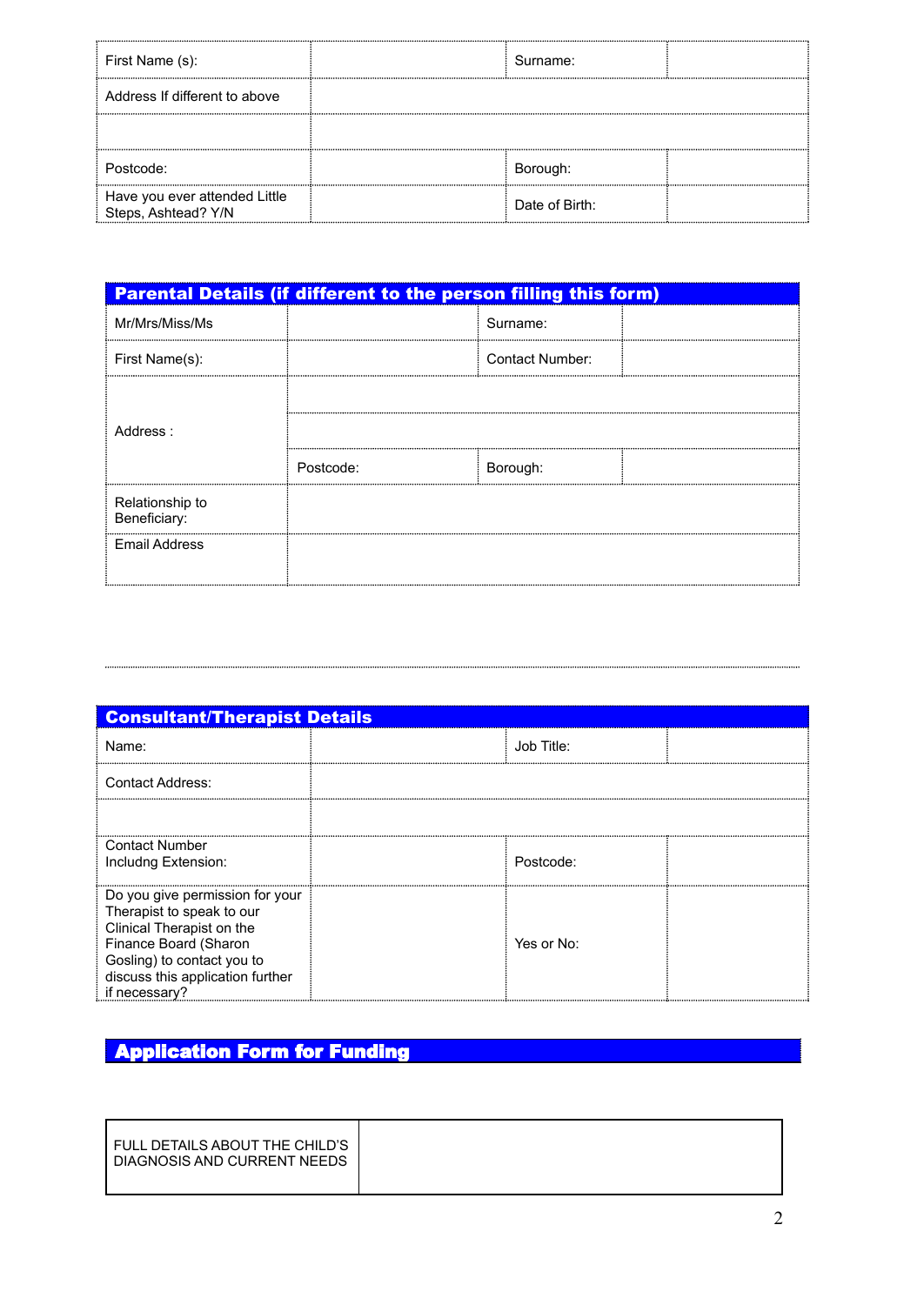| REASON FOR APPLICATION AND<br>HOW THIS ITEM WOULD BENEFIT  |  |
|------------------------------------------------------------|--|
| THE CHILD AND FAMILY                                       |  |
|                                                            |  |
|                                                            |  |
|                                                            |  |
|                                                            |  |
| <b>ITEM/S BEING REQUESTED</b>                              |  |
|                                                            |  |
| NAME OF ISLA BIKE:                                         |  |
| SIZE:                                                      |  |
| COLOUR:                                                    |  |
|                                                            |  |
|                                                            |  |
|                                                            |  |
|                                                            |  |
| TOTAL COST OF ITEM/S                                       |  |
| (ITEMISED INCLUDING ANY<br>ACCESSORIES)                    |  |
|                                                            |  |
|                                                            |  |
|                                                            |  |
|                                                            |  |
|                                                            |  |
| ARE YOU OR ANY OTHER PARTY                                 |  |
| FUNDING ANY PROPORTION OF<br>THIS ITEM? IF SO HOW MUCH AND |  |
| HOW?                                                       |  |
|                                                            |  |
|                                                            |  |
|                                                            |  |
|                                                            |  |
|                                                            |  |
|                                                            |  |
|                                                            |  |
|                                                            |  |
|                                                            |  |
|                                                            |  |
|                                                            |  |
|                                                            |  |
|                                                            |  |
| <b>HAS THIS ITEM BEEN</b>                                  |  |
| RECOMMENDED BY AN NHS                                      |  |
| THERAPIST/CONSULTANT?                                      |  |
|                                                            |  |
|                                                            |  |
| WHAT WAS THE OUTCOME OF                                    |  |
| SPEAKING TO THE THERAPIST?                                 |  |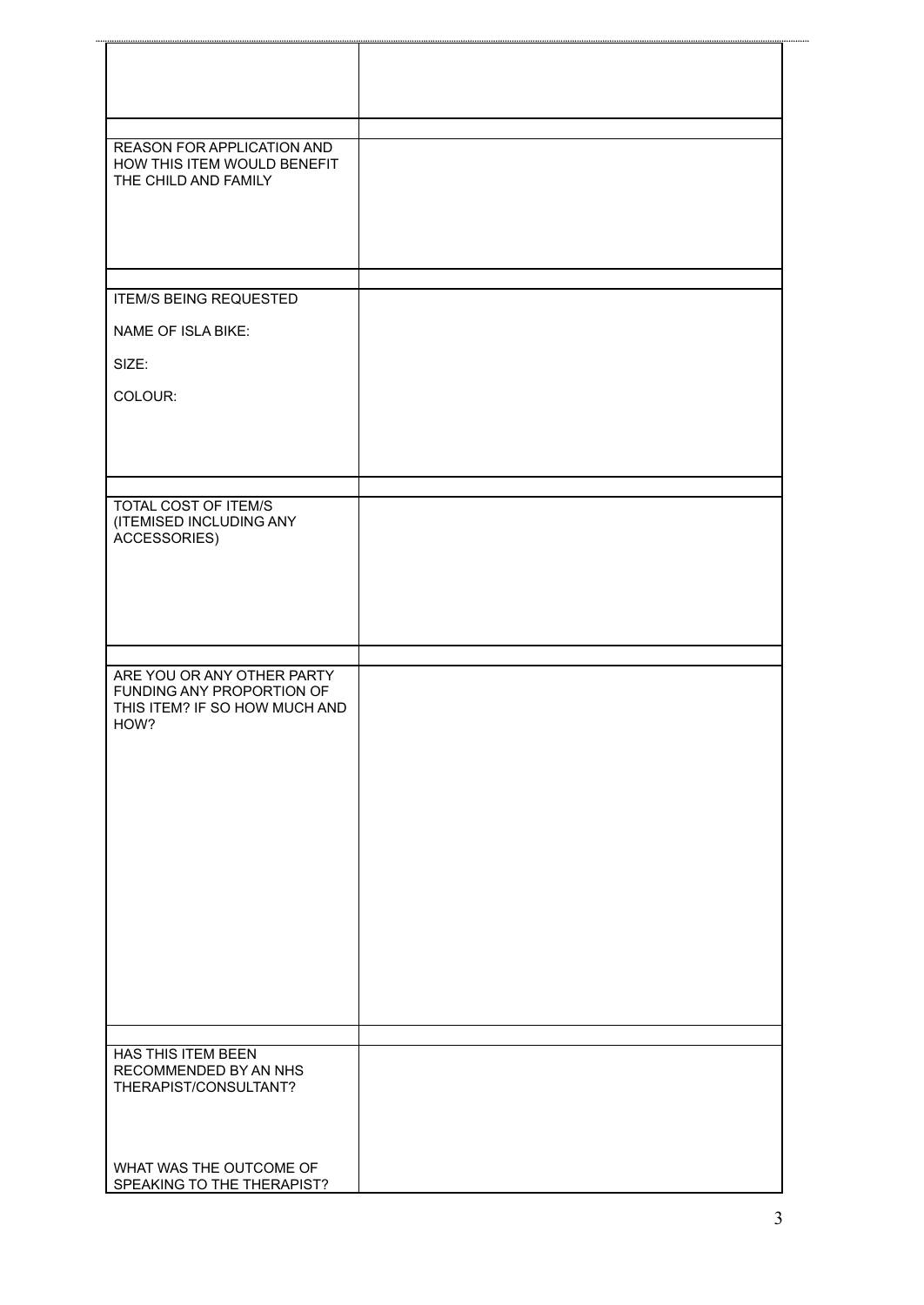| CAN THE CHILD<br>HOP/JUMP/BALANCE/HOLD THEIR<br>CORE?<br>HAS THE CHLD TRIED THIS BIKE<br>BEFORE?<br>HAVE THEY BEEN ON A CYCLING<br>COURSE? |                         |  |
|--------------------------------------------------------------------------------------------------------------------------------------------|-------------------------|--|
|                                                                                                                                            |                         |  |
|                                                                                                                                            |                         |  |
|                                                                                                                                            |                         |  |
|                                                                                                                                            |                         |  |
| <b>INFORMATION WHICH CAN</b><br>SUPPORT YOUR APPLICATION                                                                                   | PLEASE GIVE ANY FURTHER |  |
|                                                                                                                                            |                         |  |

**All the details I have provided within this form are true and correct to the best of my knowledge. I understand that failure to disclose full details could invalidate my application.**

**Name:**